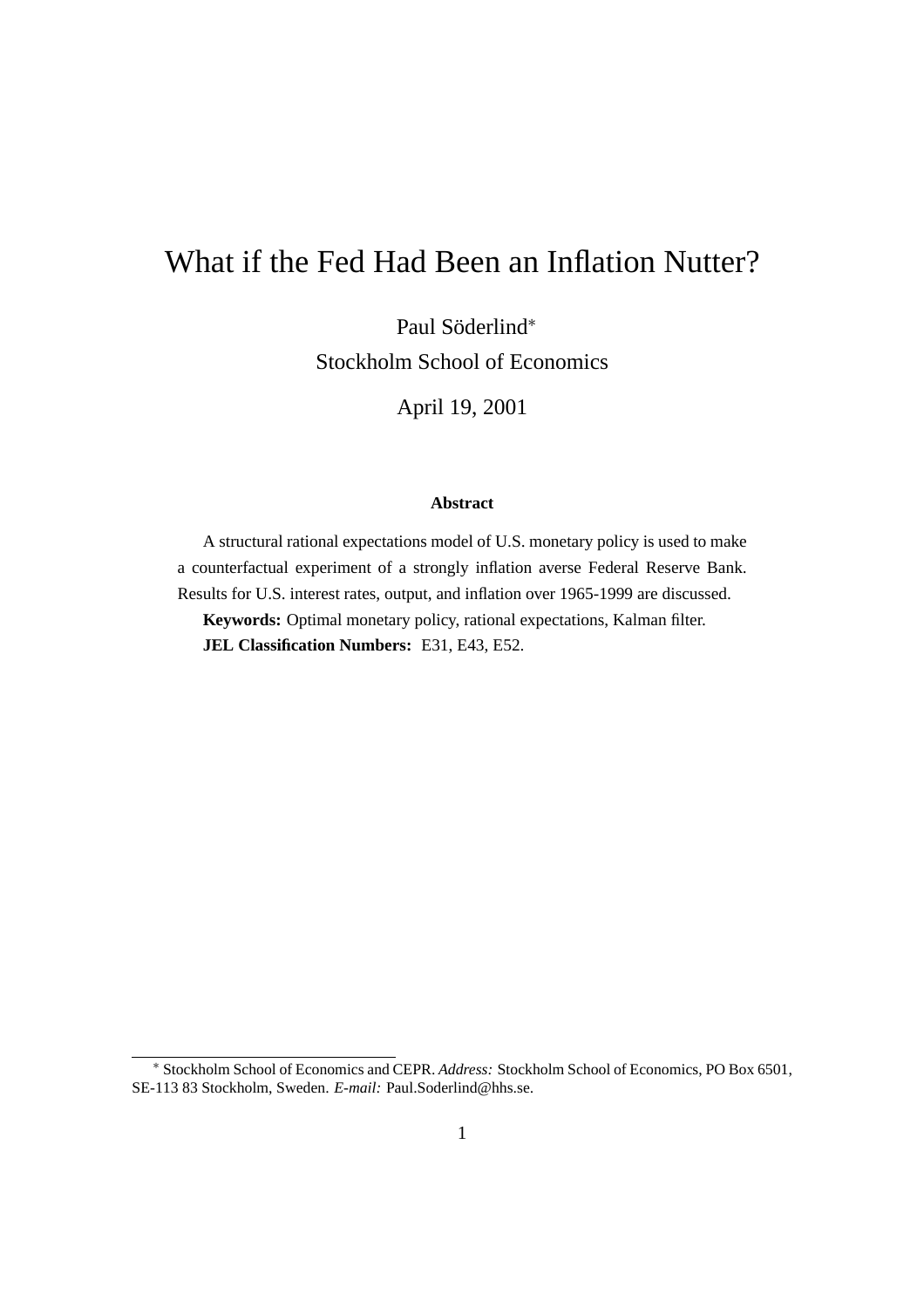### **1 Introduction**

This paper studies how U.S. output, inflation, and interest rates would have evolved 1965- 1999 if the Federal Reserve Bank had been more inflation averse. This counterfactual experiment is done with a structural rational expectations macro model.

Similar types of counterfactual experiments are discussed in several other papers, for instance, Clarida, Galí, and Gertler (1998), Rotemberg and Woodford (1999), and Bergvall (2000). These experiments can tell us a great deal about how monetary policy and our models of monetary policy—works.

The approach I take here has several advantages, however. First, the notion of a more inflation averse central bank is parameterized in terms of the bank's objective function rather than in terms of a decision rule. Second, results from the experiments are shown for output and inflation (requires solving for the new rational expectations equilibrium), not just the policy instruments. Third, the results for the actual paths of output and inflation are shown, not just the implied unconditional variances. Fourth, the model parameters are estimated (with maximum likelihood) on historical data, rather than just calibrated. Some papers share one or a few of these advantages, but rarely all four.

#### **2 A Model of Monetary Policy**

To perform the policy experiment, I use a version of the model in Fuhrer and Moore (1995) (the wage contracts are one period shorter, but policy optimizes an objective function). The IS curve for detrended log output,  $y_t$ , is

$$
y_t = \alpha_1 y_{t-1} + \alpha_2 y_{t-2} + \alpha_r r_{t-1} + \varepsilon_{yt},
$$

where  $\varepsilon_{vt}$  is an output shock. The long ex ante real interest rate,  $r_t$ , obeys an approximate risk neutral arbitrage condition for a ten year real coupon bond

$$
r_t = \sum_{s=0}^{\infty} (40/41)^s E_t (i_{t+s} - \pi_{t+1+s}) / 41,
$$

where  $i_t$  is the annualized one quarter nominal interest rate, and  $\pi_t$  the annualized one quarter inflation rate,  $\pi_t = 4(p_t - p_{t-1}).$ 

Wage contracts negotiated in  $t$  specify a flat nominal wage,  $w_t$ , for three quarters, but not all contracts "survive" until  $t + 1$  or  $t + 2$ . As a consequence, the fraction  $\theta_0$  of existing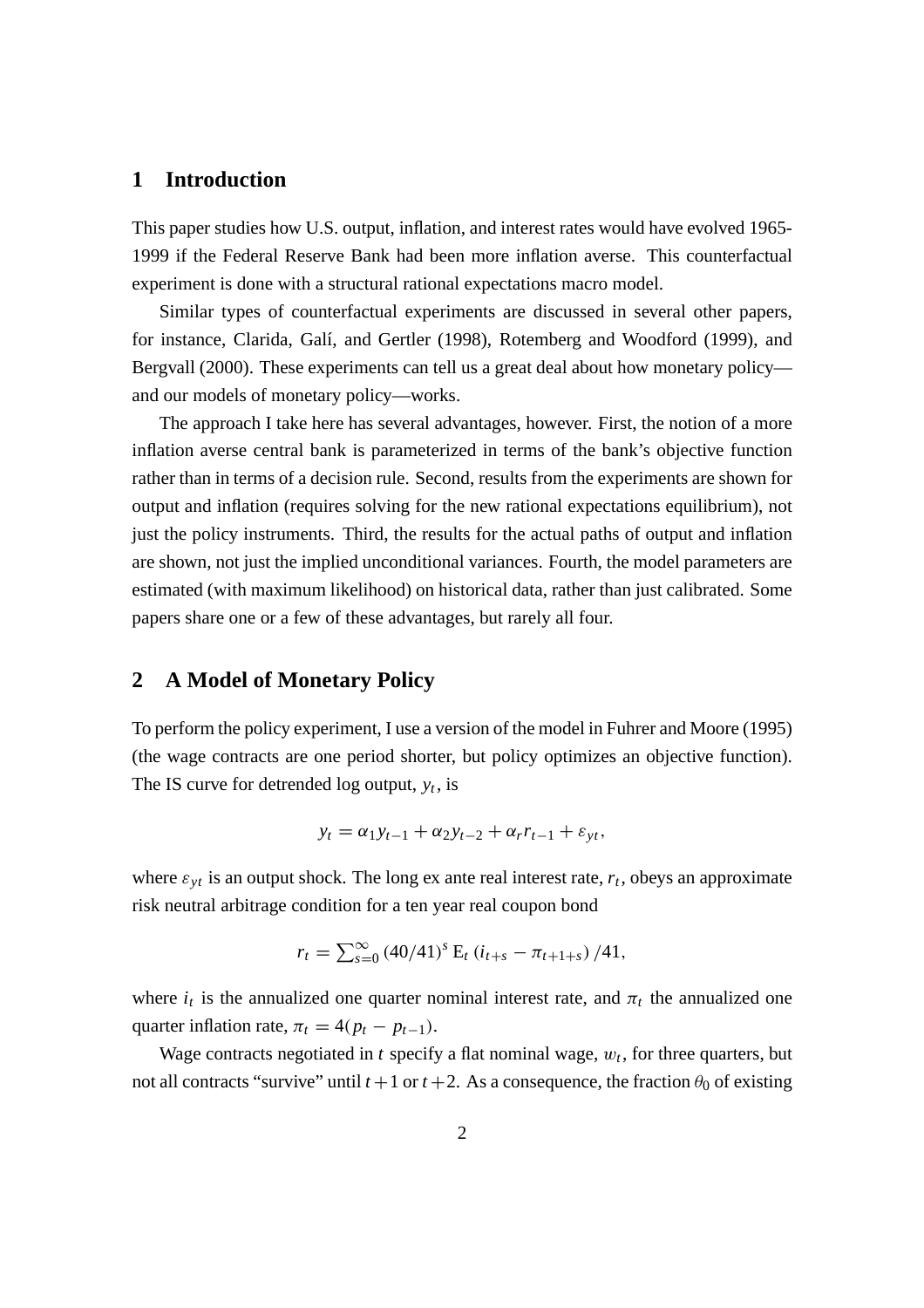(in *t*) contracts were written in *t*, the fraction  $\theta_1$  in  $t - 1$ , and the rest in  $t - 2$ . The log price level is the average of these wage contracts

$$
p_t = \theta_0 w_t + \theta_1 w_{t-1} + (1 - \theta_0 - \theta_1) w_{t-2}.
$$

Nominal wage contracts are set so the current real contract wage,  $w_t - p_t$ , equals the expected value of the wage contracts written during the next two periods—adjusted for demand pressure and negative supply shocks,  $\varepsilon_{pt}$ ,

$$
w_t - p_t = \theta_0 (v_t + \gamma y_t) + \theta_1 E_t (v_{t+1} + \gamma y_{t+1}) + (1 - \theta_0 - \theta_1) E_t (v_{t+2} + \gamma y_{t+2}) + \varepsilon_{pt},
$$
  

$$
v_t = \theta_0 (w_t - p_t) + \theta_1 (w_{t-1} - p_{t-1}) + (1 - \theta_0 - \theta_1) (w_{t-2} - p_{t-2}).
$$

The Fed sets the short nominal interest rate. The wage contracting schedule makes inflation expectations somewhat sticky, so the Fed can influence the ex ante real interest rate and therefore output. This has an affect on inflation via the Phillips effect. The Fed is assumed to commit to a policy rule which strikes a balance between output, inflation, and interest rates volatility; the loss function is

$$
L_t = \mathcal{E}_t \sum_{s=t}^{\infty} \beta^{s-t} [q_y y_s^2 + (1 - q_y) \pi_s^2 + q_i i_s^2].
$$

#### **3 Estimation and a Policy Experiment**

The model is estimated in Söderlind (2001) with the maximum likelihood method. A guess of the parameter vector is used in a solution algorithm for rational expectations models. This gives an optimal policy rule and a system of linear difference equations for the model variables, which can be used in a Kalman filter to build up the likelihood function of the data. The estimation algorithm iterates over the parameters to find the vector that maximizes the likelihood function. (See Söderlind (1999) for a summary of recent methods for solving and estimating rational expectations models of monetary policy.)

The sample is quarterly U.S. data for 1966Q1 to 1995Q4 where *yt* is taken to be log real GNP per capita detrended with a linear trend,  $\pi_t$  is the annualized quarterly change in the consumer price index for urban workers, and  $i_t$  is the three month T-bill rate plus an error term (which can be interpreted as a policy shock). The three shocks (demand shock,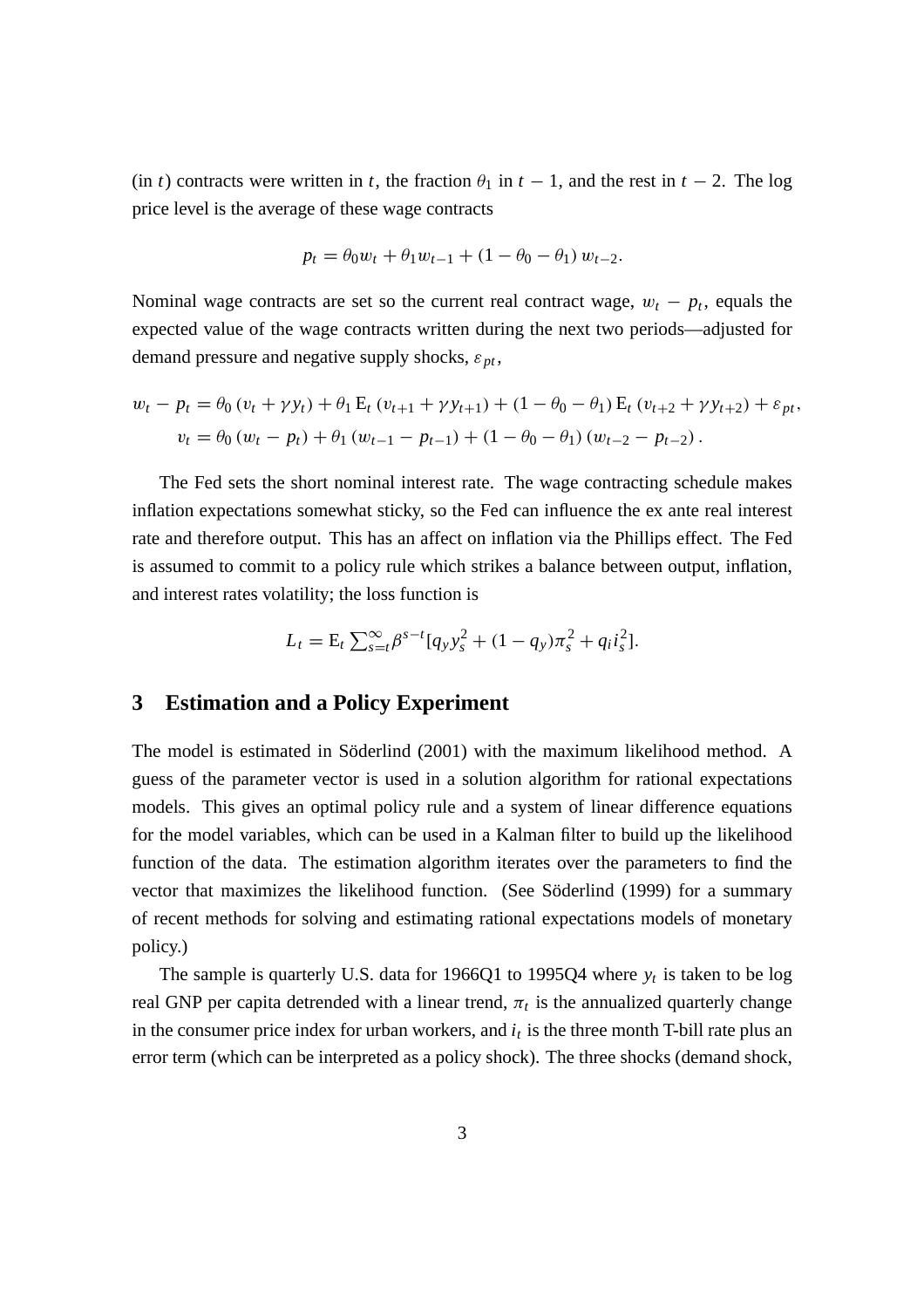supply shock, and the interest rate shock) are assumed to be iid normally distributed.<sup>1</sup> The means are subtracted from all variables before estimation since the model variables have zero means.

Once the model is estimated, a Kalman smoothing algorithm (Harvey (1989)) is used to make the best possible estimate of the shocks that hit the U.S. economy over the period 1965-1999, and also of the initial state of the economy in 1965Q1. This state needs to be estimated since only parts of it are directly observable, for instance lagged output, while other parts are not directly observable, for instance, lagged wage contracts and lagged ex ante real interest rates.

The estimated shocks have several reassuring features. First, the inflation peaks in mid and late 1970s are estimated to come from negative supply shocks. Second, the Volcker deflation is not attributed to the supply or demand shocks, but to systematic monetary policy and interest rate shocks. Third, the early 1990s shows negative demand shocks, and the late 1990s is characterized by both positive demand and supply shocks.

The counterfactual experiment of a more inflation averse Fed is done by changing the weight on output stability in the loss function,  $q<sub>y</sub>$ , from the estimated 0.82 to 0.1 and the weight on interest rate stabilization,  $q_f$ , from the estimated 0.35 to 0.1. This means that the Fed focuses much more on inflation stability, even if it comes at the expense more volatility in output and interest rates. This particular policy experiment is only meant to capture the idea of a more inflation averse Fed than observed (estimated) from historical data, but it generates changes in the standard deviations of output, inflation, and interest rates which are in line with other studies. I solve for the dynamic rational expectations equilibrium with these new parameters, and simulate the economy by starting from the estimated state of the economy in 1965Q1 and feeding in the estimated shocks.

One effect of an inflation averse policy is to decrease the standard deviation of inflation 1965-1999 by around 25%. The estimated Phillips effect is not particularly strong (something which is also found in several other studies, for instance, Roberts (1995)), so decreased inflation volatility comes at the cost of a 40% increase in the standard deviation of detrended output (and a and 65% increase in the standard deviation of the interest rate).

The actual and simulated macro series are shown in *Figure 1*. Figure 1a shows, among other things, that an inflation averse Fed would have been more persistent and force-

<sup>&</sup>lt;sup>1</sup>The estimation results are the following: in the IS curve  $(\alpha_1, \alpha_2, \alpha_r, \text{Std}(\varepsilon_{yt})) = (1.39, -0.50, -0.50, -0.50, -0.50)$ 0.55,0.84); in the loss function  $(q_y, q_i) = (0.82, 0.35)$ ; in the price equations  $(\theta_0, \theta_1, \gamma, \text{Std}(\varepsilon_{pt}))$  = (0.62,0.29,0.0019,0.19); and the T-bill Std error is 1.41.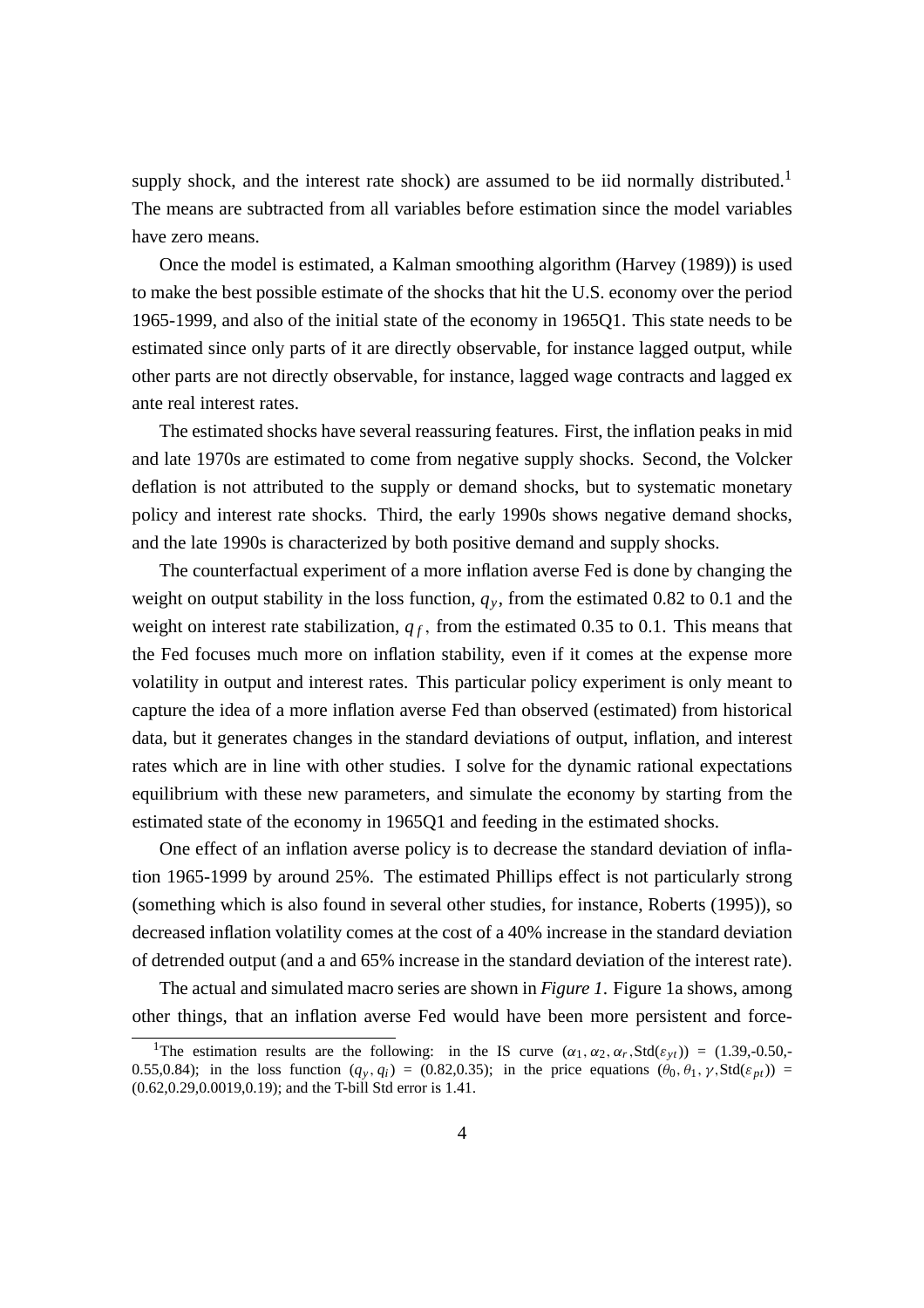

**Figure 1: Actual and simulated U.S. interest rates, output, and inflation.** The interest rate is the three-month T-bill rate; output is log real GNP per capita detrended with a linear trend; inflation is the annualized quarterly change in the consumer price index for urban workers.

ful (3.5% higher interest rate) in fighting inflation after the first oil price shock, reacted quicker and more (6% higher interest rate) to the second oil price shock, and pursued a looser monetary policy during the second half of the 1990s when inflation was low.

The cost of this policy shows up in Figure 1b as long and large recessions around the oil price shocks. In particular, most of the first half of the 1980s would have been a deep recession. On the other hand, the looser monetary policy in the late 1990s would have boosted the economy further.

These movements in output would have helped keeping inflation under control, even if inflation fighting gives little immediate payoff. Figure 1c shows that inflation in 1973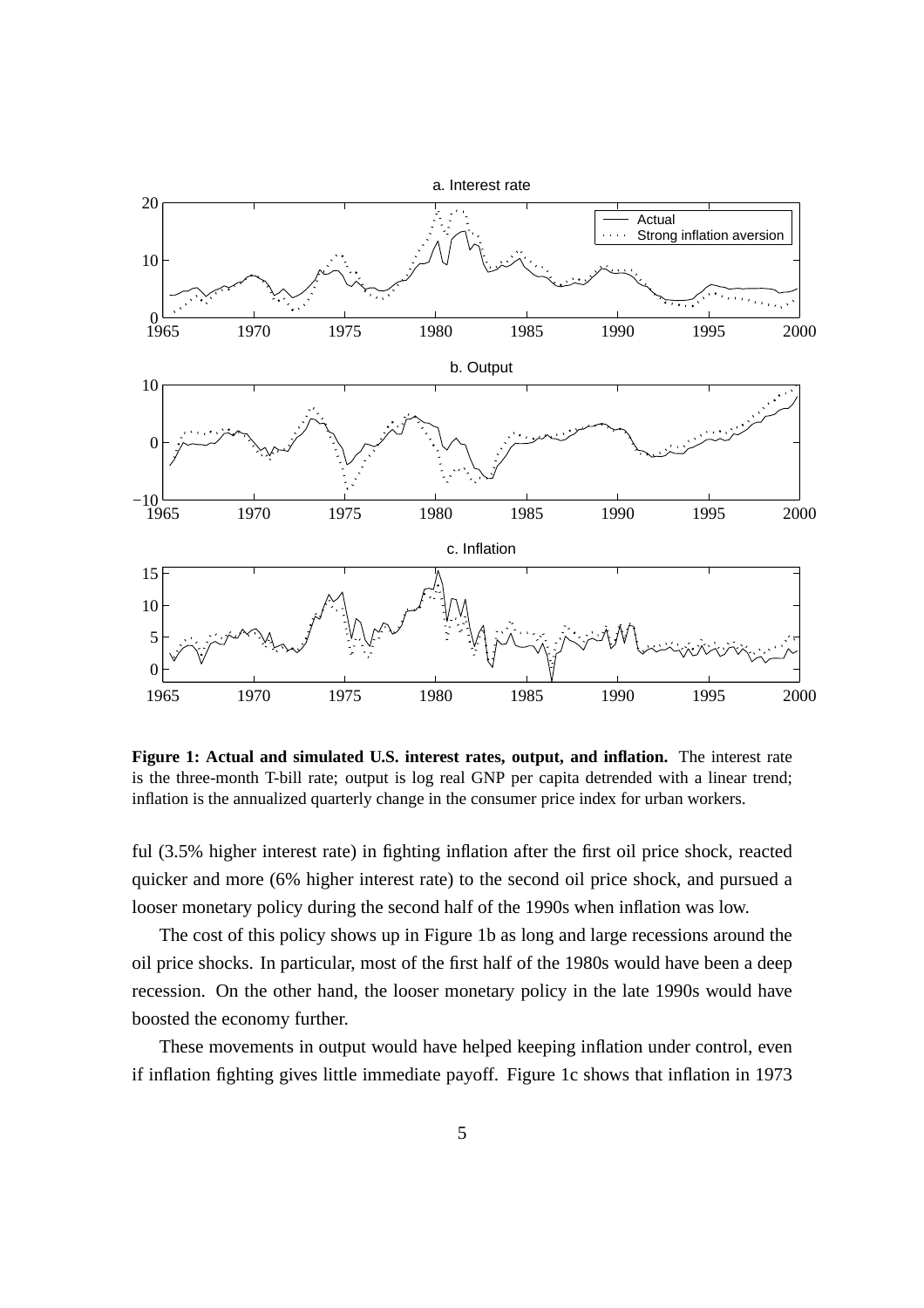and early 1974 would not have been lower than in data, but inflation in 1975-1976 would have been some 3% lower. Similarly, inflation in 1979 would not have been much lower than in data, but in 1980-1981 it would again have been around 3% lower.

There are two reasons for this result. First, the inflation inertia, built into the model as overlapping wage contracts, means that part of today's inflation is due to contracts written in earlier periods: the inflation response to a monetary policy is sluggish. Second, the Phillips effect is not very strong, so it would take a really deep recession to counter the strong inflation impulses of the oil price shocks. The policy maker in this model has a quadratic loss function and is therefore more willing to create a mild but long recession than a very deep but short depression.

Should we believe these arguments? The degree of inflation inertia and fairly weak Phillips effect are estimated from historical data, and similar results are found in many other studies, so that part of the argument is probably robust. However, the degree of convexity of the loss function is not estimated: the quadratic form was assumed a priori. Although this form is very popular in theoretical work (mostly for reasons of convenience) and has some intuitive appeal, it remains an open issue if it is a good approximation of policy makers preferences.

## **References**

- Bergvall, A., 2000, "Exchange Rate Regimes and Macroeconomic Stability: The Case of Sweden 1972-1996," Working Paper 2000:25, Department of Economics, Uppsala University.
- Clarida, R., J. Galí, and M. Gertler, 1998, "Monetary Policy Rules in Practice: Some International Evidence," *European Economic Review*, 42, 1033–1067.
- Fuhrer, J. C., and G. Moore, 1995, "Monetary Policy Trade-Offs and the Correlation Between Nominal Interest Rates and Real Output," *American Economic Review*, 85, 219–239.
- Harvey, A. C., 1989, *Forecasting, Structural Time Series Models and the Kalman Filter*, Cambridge University Press, Cambridge.